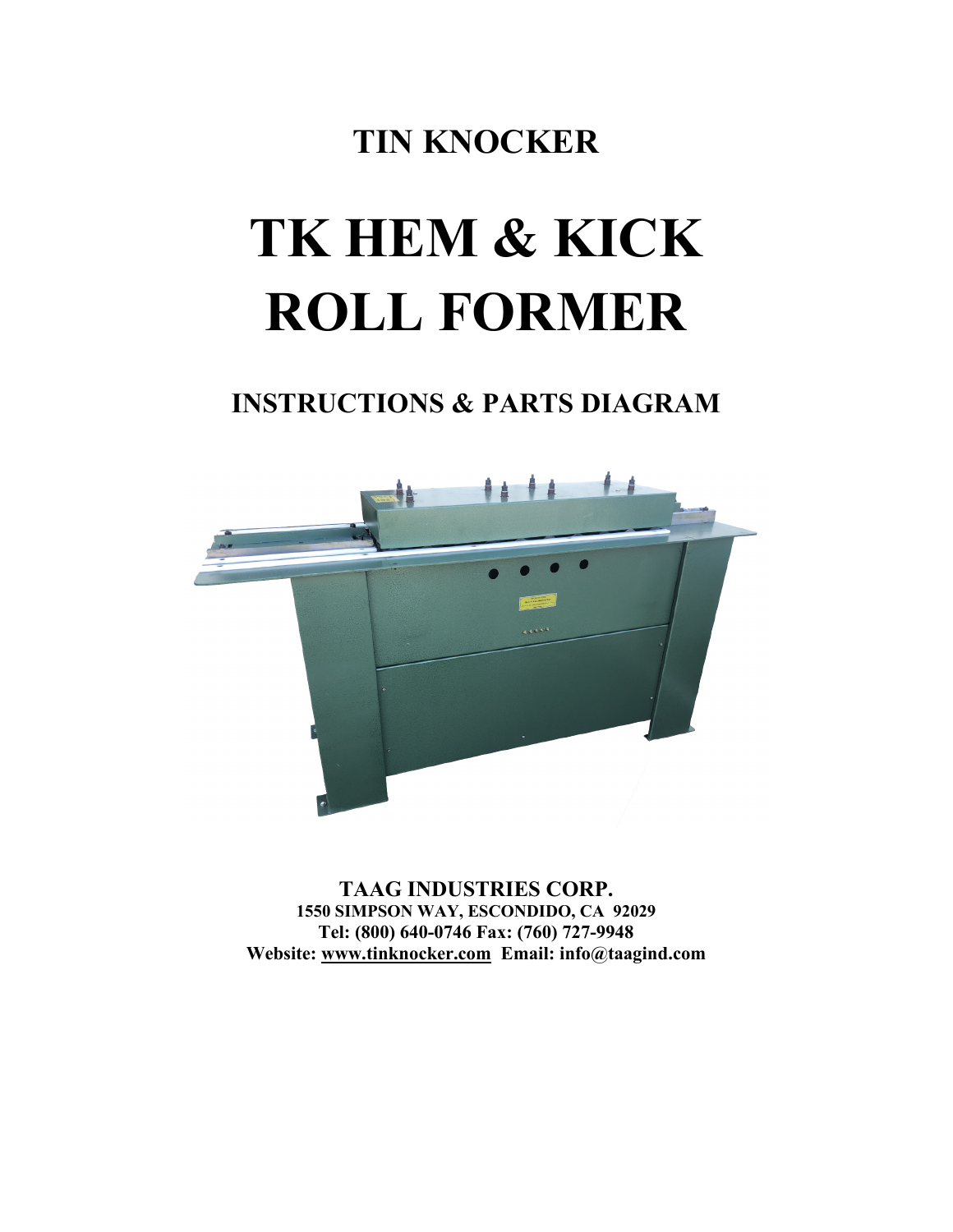## **Safety Suggestions: BEFORE starting the machine.**

Only one person should control the machine(s). Never allow anyone to operate the controls while you are operating or working on this equipment.

Keep your hands away from internal workings of the machinery when starting, running or stopping.

Keep your work area clean. Remove all scrap, oil spills, rags, tools and other loose items that could cause you to slip, trip and fall.

When cleaning the machine or any of its components, do not use toxic or flammable substances. Do not perform any cleaning while the equipment is running.

Never override or disable any safety switch or safety interlock.

If so equipped, make sure that hydraulic and pneumatic pressures are at specified levels before operating this equipment.

#### **Do not operate the roll former unless all covers and guards are in place.**

Be sure that this Instruction Manual is kept near the machine so the operator can refer to it when necessary.

Keep this equipment properly maintained.

Always turn off power to the machine(s) at the main disconnect before performing any maintenance or adjustments so accidental start-up or electrocution cannot occur.

### **Safety Suggestions: WHILE operating the machine.**

Never leave the work area while the equipment is in operation.

Never leave the machine unattended while it is under power or in operation.

Always be alert while operating machinery.

Be alert for loose, worn or broken parts. Do not attempt to operate any machinery with such parts present or if the machinery is making unusual noises or actions.

Be aware of the locations of the **Power Off** or **Emergency Stop** button in case of an emergency.

#### **Be sure all guards and covers are in place.**

Continually observe the roll forming process and related equipment. If any unusual condition develops, immediately stop and inspect the machine.

Protect yourself! Wear safety glasses. Do not wear loose clothing, neckties, or jewelry. If long sleeves must be worn, avoid loose cuffs and buttons. Tie back and contain long hair.

Never adjust any roll feature or perform work near the rolls, gears or power take off while they are running.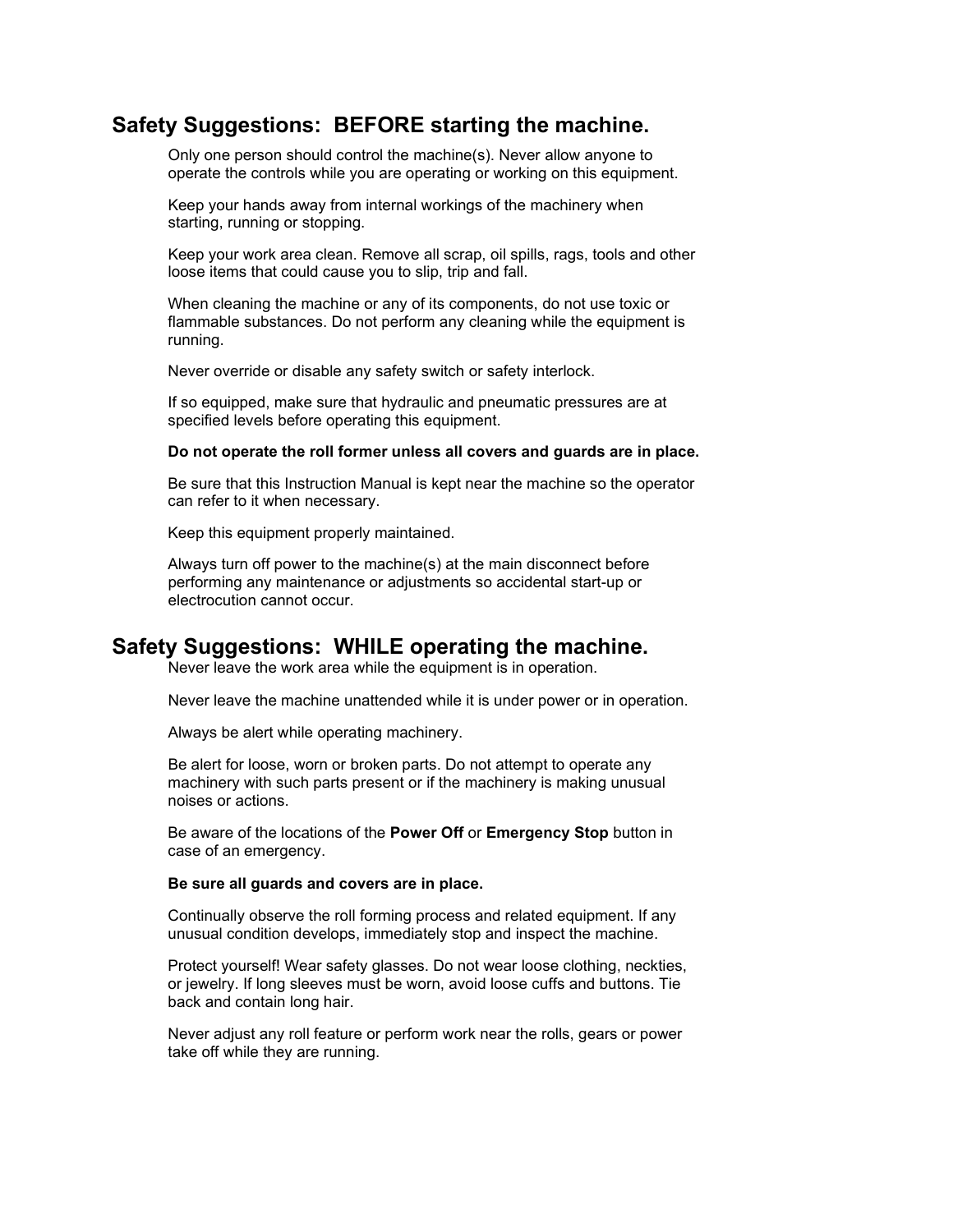# *Specifications***:**

Speed: 90 feet per minute Motor: 5 HP 230/460/3/60/1800 RPM Drive: Matched Double Vee Belt Base: Arc Welded Steel. Heavy top plate. Dimensions: 68" long, 24" wide, 48" high Feed table height: 34 5/8" Shipping Weight: Approximately 1050 lbs.

| Please use Number when ordering parts.<br><b>FN</b><br>Part No. | <b>Description</b> | <b>Pieces</b><br>per Unit |
|-----------------------------------------------------------------|--------------------|---------------------------|
|                                                                 |                    |                           |
|                                                                 |                    |                           |
|                                                                 |                    |                           |
|                                                                 |                    |                           |
|                                                                 |                    |                           |
|                                                                 |                    |                           |
|                                                                 |                    |                           |
|                                                                 |                    |                           |
|                                                                 |                    |                           |
|                                                                 |                    |                           |
|                                                                 |                    |                           |

| Hem & Kick Parts List |  |  |  |
|-----------------------|--|--|--|
|-----------------------|--|--|--|